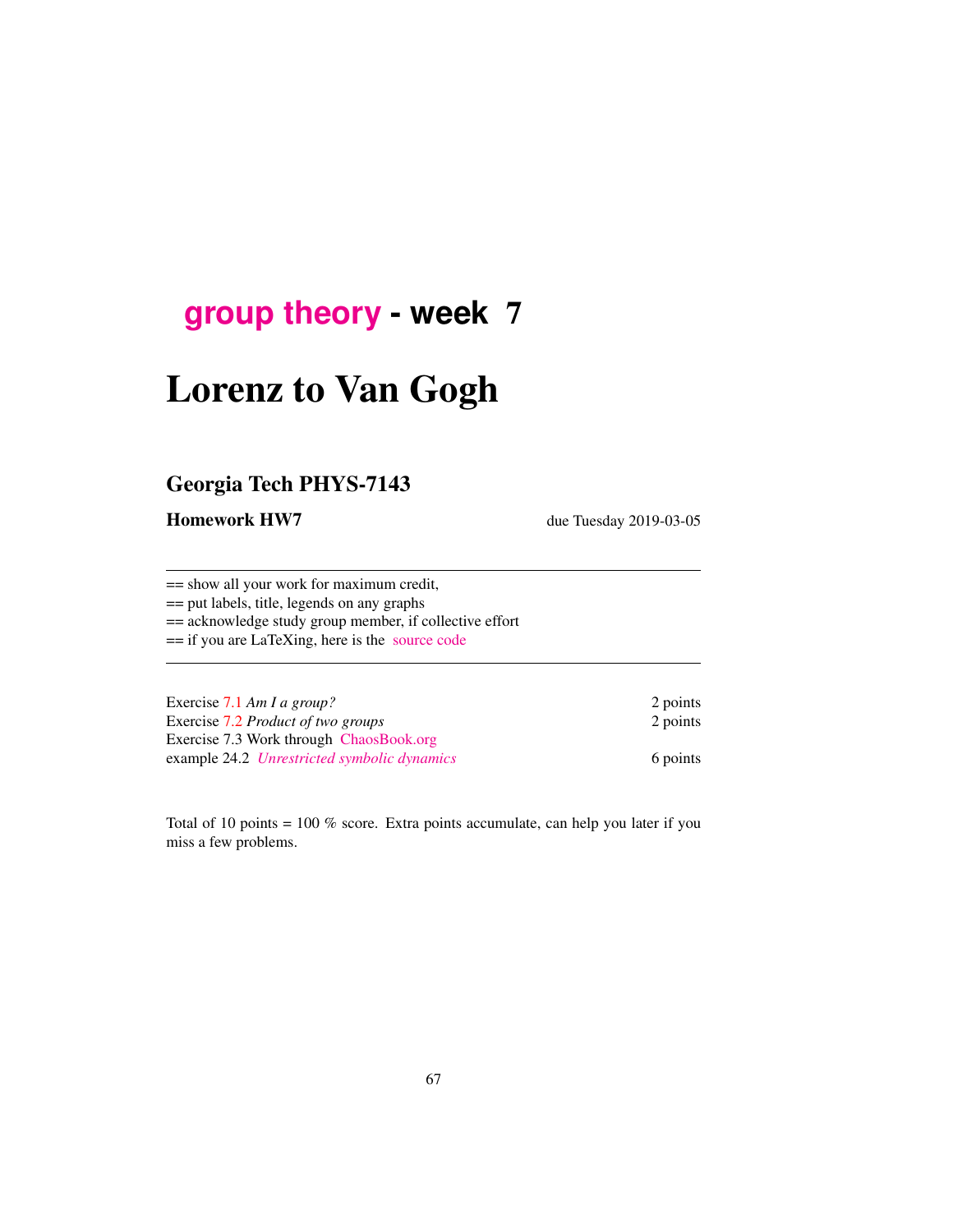#### 2019-02-19 Predrag Lecture 13 Fundamentalist vision

How I think of the fundamental domain is explained in my online lectures, [Week](http://chaosbook.org/course1/Course2w14.html) [14,](http://chaosbook.org/course1/Course2w14.html) in particular the snippet [Regular representation of permuting tiles.](http://www.youtube.com/embed/SnBUkUqsWTU) Unfortunately - if I had more time, that would have been shorter, this goes on and on, [Week 15,](http://chaosbook.org/course1/Course2w15.html) lecture *29. Discrete symmetry factorization*, and by the time the dust settles, I do not have a gut feeling for the boundary conditions when it comes to higher-dimensional irreps (see also last week's sect. 6.1 *Discussion*).

#### 2019-02-21 Predrag Lecture 14 Diffusion confusion

Read [ChaosBook.org Chapter 24](http://birdtracks.eu/courses/PHYS-7143-19/diffusion.pdf) *Deterministic diffusion*. You also might find my online lectures, [Week 13](http://chaosbook.org/course1/Course2w13.html) helpful. I have also added [ChaosBook.org Ap](http://birdtracks.eu/courses/PHYS-7143-19/appendDiff.pdf)[pendix A24](http://birdtracks.eu/courses/PHYS-7143-19/appendDiff.pdf) *Deterministic diffusion*, but you probably do not need to read that.

#### 7.1 Rotational random walk of a 3-spring system

Simon Berman According to the 2019 Phys. Rev. Letter of Katz-Saporta and Efrati [1], *Self-driven fractional rotational diffusion of the harmonic three-mass system*, a system of three masses connected by harmonic springs might be the simplest mechanical system (homonuclear triatomic molecule, such as ozone, except the three couplings are not the same) that exhibits a *geometric phase*. Away from its resting configuration the system is nonlinear, and once its rotational  $SO(2)$  symmetry is reduced, and as its energy is increased, it exhibits all kinds of shapedependent chaotic geometric phases. Katz and Efrati [1] mostly do numerical simulations and plot displacement vs. time diffusion plots in its 6D phase space, like this is still early 1960's. The earlier [arXiv:1706.09868](http://arXiv.org/abs/1706.09868) version has more information than the PRL. One suspects that a bit of thinking along periodic orbit theory lines could yield some insight into the diffusive properties of its shapechanging dynamics.

In the symmetry-reduced or the 'shape' state space there is a  $D_3$  symmetry. One sees it in their [1] Hamiltonian (2): the  $b^{ij}$  vectors can be viewed as the three coordinates of an equilateral triangle in the  $w_1-w_2$  plane. Since the Hamiltonian only depends on  $|w|$  and in a symmetric way on  $w \cdot b^{ij}$ , it has a  $D_3$  symmetry for  $(w_1, w_2)$  components of the w vector, and a reflection symmetry for  $w_3$ . So the total symmetry group is  $D_3 \times C^{1/2}$ .

- **Predrag** As the system is  $D_3$  symmetric, the symmetry should be quotiented as in [\(this week's lectures\)](#page-0-0) and [ChaosBook.org.](http://ChaosBook.org) The students from Weizmann (as well as all our local plumber apprentices) believe they have been born knowing everything, and thus they do not need to take [ChaosBook.org/course1,](http://ChaosBook.org/course1) so they would have no idea that
	- they are supposed to quotient the symmetry
	- probability densities (eigenfunctions of the evolution operator; Perron-- Frobenius and its generalizations) block diagonalize as irreps of  $D_3 = C_{3v}$ , and

PHYS-7143-19 week7 68 2019-02-21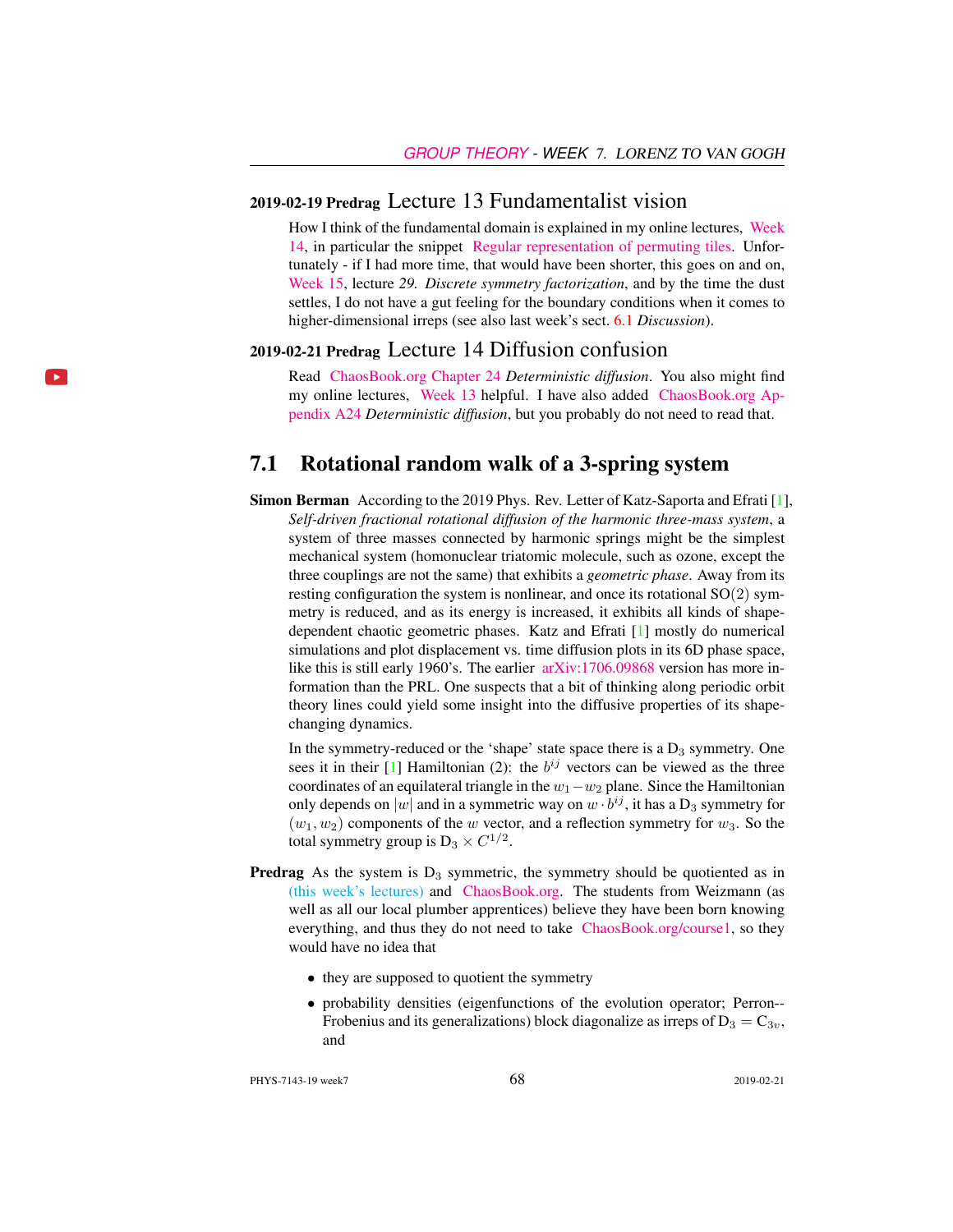• that makes all calculations, numerical and periodic orbit-type more transparent and more convergent.

By going to relative  $w$ 's coordinates, one has quotiented only the  $2D$  Euclidean translations and  $SO(2)$  rotations, no discrete symmetries, so  $D_3$  still remains. Now, anyone who has taken [ChaosBook.org/course1](http://ChaosBook.org/course1) knows that the next step is to quotient  $D_3$ , and do the calculation in the 1/6th of the phase space, i.e., the fundamental domain.

I'm curious whether I'm right, because soon we'll look at space groups (infinite lattices with discrete symmetries) and there I have confused understanding of how to quotient the space group, but that is related to diffusion in space, rather than the angular diffusion, as in this 3-springs system.

We can make this a course project for a student in this course (a project instead of taking the final). To be especially pedagogical, we'll ask them to do it in Julia (there is one potential candidate on Piazza).

Predrag proposal: 2-body, 3-spring system We need the *simplest* illustration of a geometric phase, and its diffusion along the continuous symmetry direction induced by chaotic ("turbulent") shape-changing dynamics. So let's take one of the masses infinite. Still 3 springs, but only 2 bodies moving in a plane. We still have SO(2) continuous symmetry to reduce. What remains is the  $D_2 = \{e, \sigma\}$ symmetry of exchanging the two particles, with two irreps, the symmetric and the antisymmetric normal modes. There is shape-changing dynamics, with the potential a nonlinear function of  $w_j$ 's, so for larger energies we expect angular geometric phase diffusion, but in a lower-dimensional phase space than that of the free 3-springs system. Easier to work out and look at Poincaré sections, search for relative equilibria and relative periodic orbits, compute the angular diffusion constant from its cycle expansion formulation.

#### References

[1] O. Katz-Saporta and E. Efrati, ["Self-driven fractional rotational diffusion of the](http://dx.doi.org/10.1103/physrevlett.122.024102) [harmonic three-mass system",](http://dx.doi.org/10.1103/physrevlett.122.024102) Phys. Rev. Lett. 122[, 024102 \(2019\).](http://dx.doi.org/10.1103/physrevlett.122.024102)

### **Exercises**

7.1. **Am I a group?** Show that multiplication table

2019-02-21 **69** PHYS-7143-19 week7